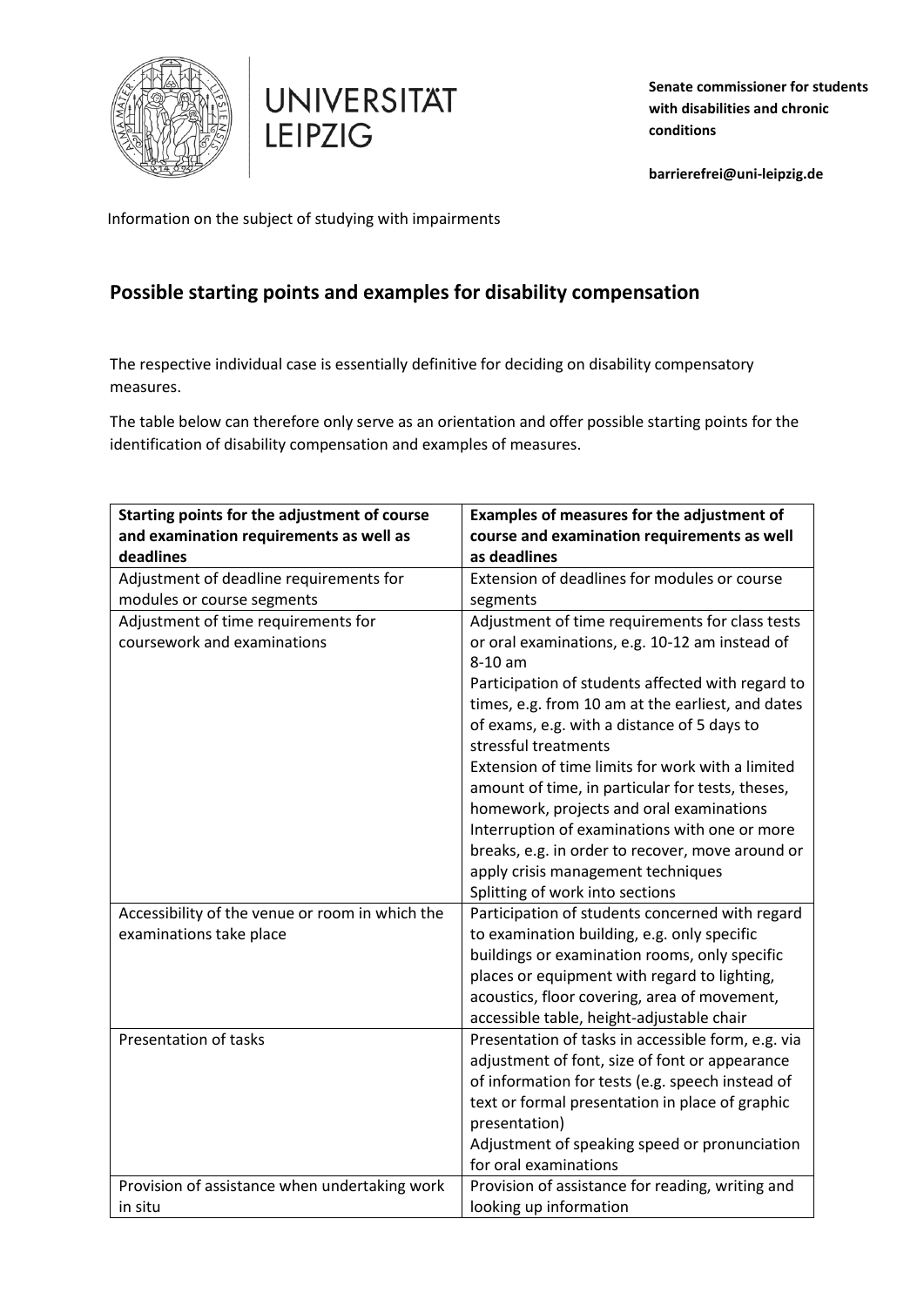



**Senate commissioner for students with disabilities and chronic conditions** 

**barrierefrei@uni-leipzig.de**

Information on the subject of studying with impairments

|                                                  | Use of sign language or written language                    |
|--------------------------------------------------|-------------------------------------------------------------|
|                                                  | interpreters for oral examinations and tests                |
| Provision of resources and aids when             | Use of technical aids, e.g. notebook, special               |
| undertaking work in situ                         | keyboards, magnifying glasses, lights, as well as           |
|                                                  | software, e.g. language input or language                   |
|                                                  | output programmes, magnification programme,                 |
|                                                  | screen reader                                               |
|                                                  | Use of optical aids, e.g. magnifying glass, cold            |
|                                                  | light lamp<br>Use of measurement and test devices for vital |
|                                                  | signs, e.g. blood glucose                                   |
| Activities relating to health impairments during | Taking of medication                                        |
| the undertaking of work in situ                  | Medically-required intake of food                           |
|                                                  | Frequent leaving of the examination room for                |
|                                                  | toilet visits                                               |
|                                                  | Activities to alleviate an acute stress or crisis           |
|                                                  | situation                                                   |
| Social constellation                             | Allocation of an own working area in or outside             |
| (independent of form of examination)             | of the faculty, where necessary also at home                |
|                                                  | Informing of supervisor of actions or omissions             |
|                                                  | regarding specific activities, e.g. response to             |
| Substitution of one form of the examination      | absence<br>Substitution of intended forms with other forms  |
| with another form                                | that are of the same level and ideally typical for          |
|                                                  | the course and that enable the qualification,               |
|                                                  | respectively learning goals to be achieved, in              |
|                                                  | particular                                                  |
|                                                  | Substitution of individual activities such                  |
|                                                  | as written tests with other individual                      |
|                                                  | activities such as oral examinations                        |
|                                                  |                                                             |
|                                                  | Substitution of individual activities with                  |
|                                                  |                                                             |
|                                                  | longer-lasting activities, such as written                  |
|                                                  | tests with theses (seldom appropriate)                      |
|                                                  | Substitution of practical with theoretical                  |
|                                                  | activities                                                  |
|                                                  | Substitution of group activities or                         |
|                                                  | examinations with individual ones                           |
|                                                  | Substitution of in situ activities with                     |
|                                                  | remote activities or examinations, e.g. E-                  |
|                                                  | tests, creation of a video instead of a<br>presentation     |